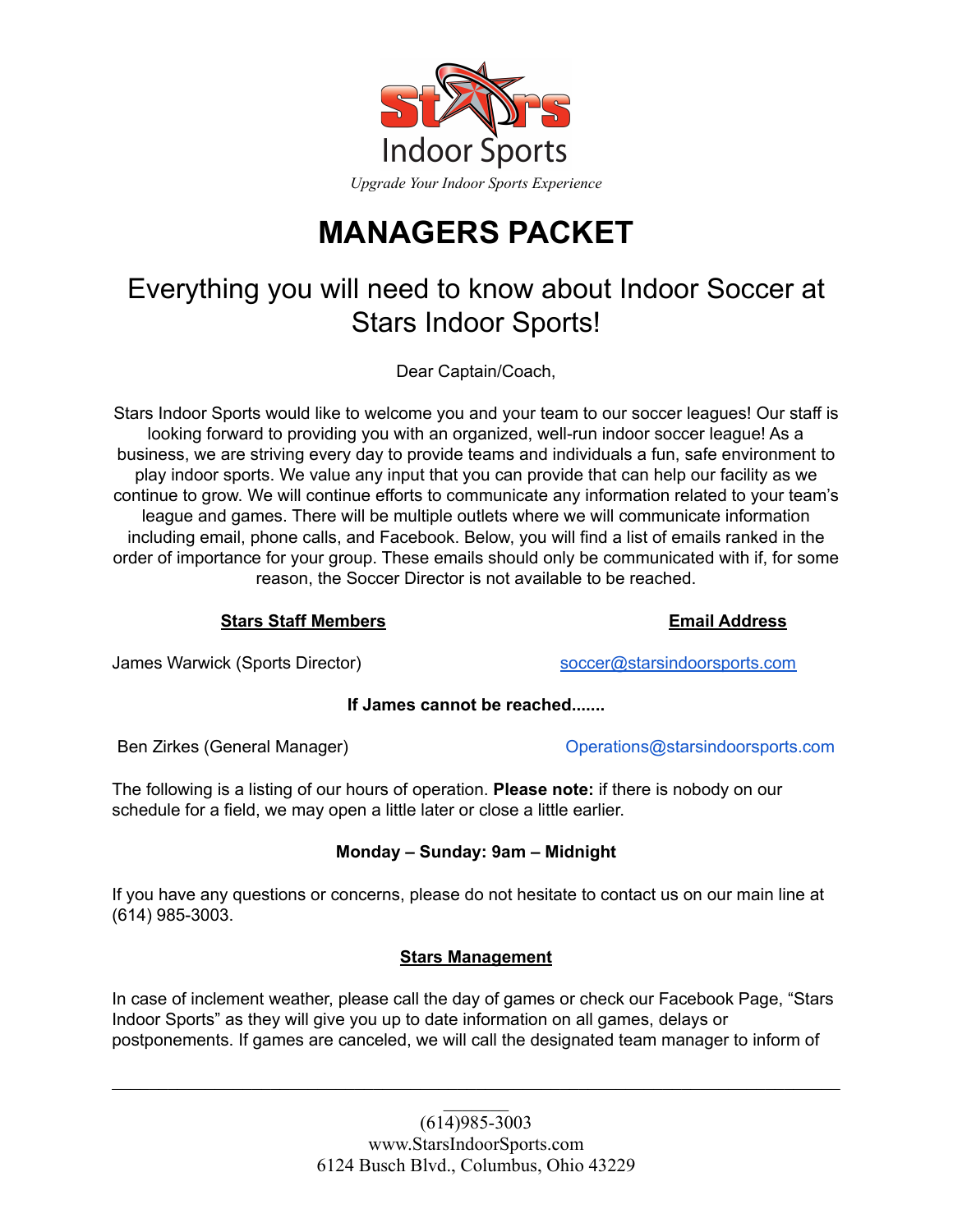

the cancellation.

#### **Rescheduling Games**

Stars Indoor Sports will make every effort to reschedule a game upon request. However, we must get 7 days' notice for a game to be rescheduled. Both teams must agree on rescheduled games. No shows will result in a forfeit.

#### **Reminders**

- **No outdoor cleats** are permitted on our fields. Only turf shoes or flat-bottomed shoes.
- **No gum** may be used in the facility.
- No spitting on the turf.
- All participants must have a valid waiver on file to participate.
- **● Rosters must be fully complete by the first game**
- Team Fees must be paid in full before the second game. Any teams with a balance after the second game will receive a \$100 late fee.
- **Goal difference will be capped at a 5 goal differential. I.e. a 10-0 victory will be counted as 5-0.**

#### **GAMEDAY ROSTER RULES**

- There may be a maximum of 18 players on any team's roster
- Rosters should be submitted by the start of the first game and no additions may be made **after the third game.** Any team caught using an illegal player, for whatever reason, will forfeit the games in question.

#### **GAMEPLAY RULES AND REGULATIONS**

- No outdoor cleats... Please wear turf shoes, flats or tennis shoes.
- The referee has the right to refuse entry into the game for any player who, in the referee's discretion, is wearing equipment that can be dangerous.

#### **Uniforms:**

• Teams must wear identical colored shirts. In case of conflicting colors, it is the responsibility of the home team to change. Goalkeepers must wear different colored shirts (may not be the same as their team, their opponent, or the referee). Stars Indoor Sports recommends that each team bring an alternate jersey to all games.

### **The Game:**

 $\mathcal{L}_\mathcal{L} = \{ \mathcal{L}_\mathcal{L} = \{ \mathcal{L}_\mathcal{L} = \{ \mathcal{L}_\mathcal{L} = \{ \mathcal{L}_\mathcal{L} = \{ \mathcal{L}_\mathcal{L} = \{ \mathcal{L}_\mathcal{L} = \{ \mathcal{L}_\mathcal{L} = \{ \mathcal{L}_\mathcal{L} = \{ \mathcal{L}_\mathcal{L} = \{ \mathcal{L}_\mathcal{L} = \{ \mathcal{L}_\mathcal{L} = \{ \mathcal{L}_\mathcal{L} = \{ \mathcal{L}_\mathcal{L} = \{ \mathcal{L}_\mathcal{$  $\mathcal{L}_\text{max}$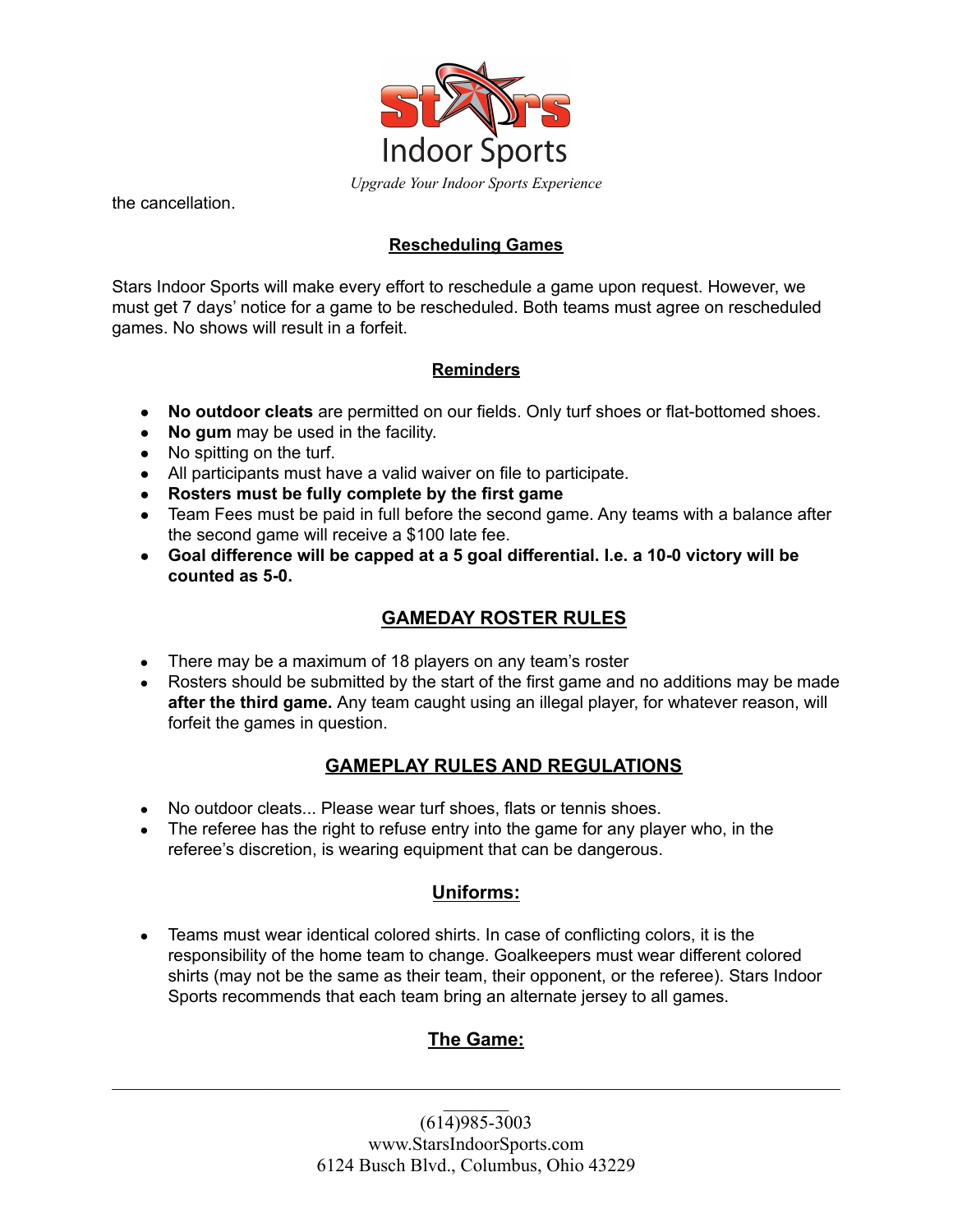

#### **● Leagues will all play 7v7**

- **● All Coed leagues must have two female players on the field at all times.**
- The game will consist of two, 24-minute halves with a one-minute halftime. The clock is a continuously running clock and will start at the scheduled game time. If either team is not ready to begin play upon the clock starting, then you will lose playing time. The clock will not stop unless deemed necessary by Stars Indoor Sports Management.
- Substitutions will be made at your own risk "on the fly". The player being substituted must be off the field before the oncoming player takes the field. Goalkeeper substitutions may be made at any time.
- If play is stopped for an injury, the injured player(s) must leave the field and may return after play resumes.
- **If a team cannot field a team** more than ten minutes after their game is scheduled to start, that team will forfeit the game. Forfeits will be scored 5-0.

#### **In/Out of Play:**

• When the ball hits the ceiling, lights, or netting, it is restarted at the point where the ball last crossed out of bounds. If the ball hits the ceiling or lights above the penalty area, the ball is to be placed at the top of the arc outside of the penalty area.

#### **Fouls/Misconduct:**

- All Kicks are direct and must be taken within 5 seconds of being placed at the spot of the restart.
- Slide tackling is not permitted.
- No punting allowed.
- Any player spitting anywhere other than in a trash can will receive a Blue Card.
- "Blue Card": Two-minute penalty where the offending player must leave the field of play and the offending team must play short one player (The offending player may reenter after the opposing team scores or the time expires). If players from each team receive penalties at the same time, there is no early release for any player.
- Blue Card offenses include, but are not limited to, delaying the restart of play, failure to respect the required distance when play is restarted with a kickoff, corner kick, or free kick, as well as spitting anywhere other than the trash can, but not at a player, coach or referee.
- "Yellow Card": Four-minute penalty where the offending player must leave the field of play and the offending team must play short one player (Mandatory penalty – No early

 $\mathcal{L}_\mathcal{L} = \{ \mathcal{L}_\mathcal{L} = \{ \mathcal{L}_\mathcal{L} = \{ \mathcal{L}_\mathcal{L} = \{ \mathcal{L}_\mathcal{L} = \{ \mathcal{L}_\mathcal{L} = \{ \mathcal{L}_\mathcal{L} = \{ \mathcal{L}_\mathcal{L} = \{ \mathcal{L}_\mathcal{L} = \{ \mathcal{L}_\mathcal{L} = \{ \mathcal{L}_\mathcal{L} = \{ \mathcal{L}_\mathcal{L} = \{ \mathcal{L}_\mathcal{L} = \{ \mathcal{L}_\mathcal{L} = \{ \mathcal{L}_\mathcal{$  $\mathcal{L}_\text{max}$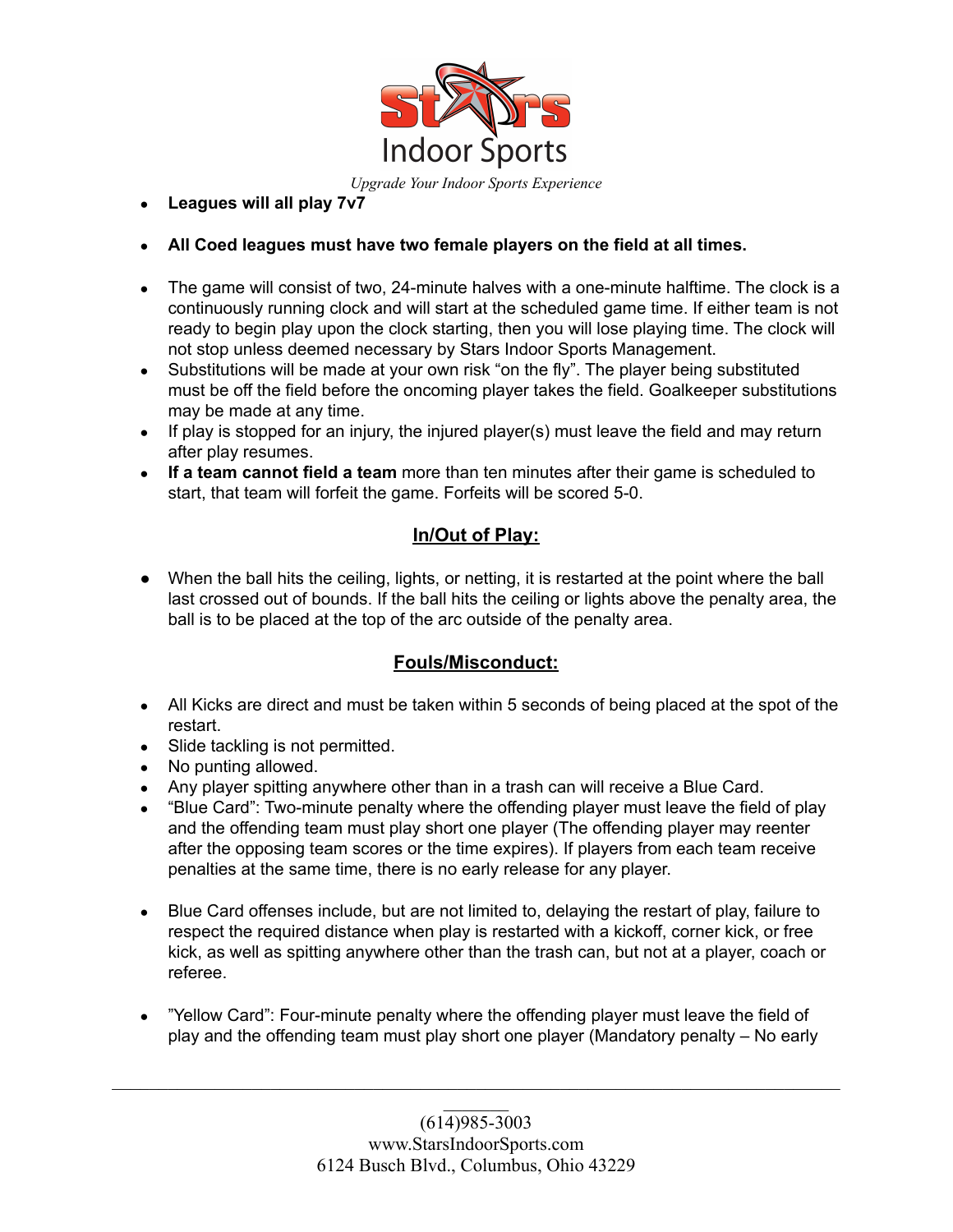

release). Yellow Card offenses include:

- Unsporting Behavior (UB)

- Dissent by word or action (DT)
- Persistent Infringement of the Laws of the Game (PI)
- Entering or Reentering the Field of Play without the Referee's Permission (E)
- "Red Card": **Offending player must leave the facility** and the offending team must play short one player (Mandatory penalty – No early release). All send offs incur a minimum two game suspension.

Red Card offenses are:

- Serious Foul Play (SFP)
- Violent Conduct (VC)
- Denying the opposing team, a goal or an obvious goalscoring opportunity by deliberately handling the ball (this does not apply to the goalkeeper within his or her own penalty area) (DGH)
- Denies an obvious goalscoring opportunity to an opponent moving towards the player's goal by an offense punishable by a free kick or a penalty kick (DGF)
- Using offensive, insulting or abusive language and/or gestures (AL)
- Receiving a second caution in the same match (2CT)
- Stars Indoor Sports reserves the right to decrease or lengthen any suspension, up to an infinite suspension from Stars Indoor Sports.

#### **Bench Management:**

Only team players on the roster and up to three (3) coaches on the roster are permitted inside the team bench areas. In the case of injury, medical staff may enter the team bench areas. It is the responsibility of the coaching staff to maintain control of their bench areas and the personnel inside those areas. Failure to maintain control of those areas and individuals may result in the coach being dismissed for Irresponsible Behavior.

#### **League Standings:**

Regular season Standings will be decided as follows:

Three (3) points for a Win / One (1) point for a Draw / Zero (0) points for a Loss

If teams are tied on points, standings are then based on

1) Goal differential

2) Head to head

 $\mathcal{L}_\mathcal{L} = \{ \mathcal{L}_\mathcal{L} = \{ \mathcal{L}_\mathcal{L} = \{ \mathcal{L}_\mathcal{L} = \{ \mathcal{L}_\mathcal{L} = \{ \mathcal{L}_\mathcal{L} = \{ \mathcal{L}_\mathcal{L} = \{ \mathcal{L}_\mathcal{L} = \{ \mathcal{L}_\mathcal{L} = \{ \mathcal{L}_\mathcal{L} = \{ \mathcal{L}_\mathcal{L} = \{ \mathcal{L}_\mathcal{L} = \{ \mathcal{L}_\mathcal{L} = \{ \mathcal{L}_\mathcal{L} = \{ \mathcal{L}_\mathcal{$  $\mathcal{L}_\text{max}$